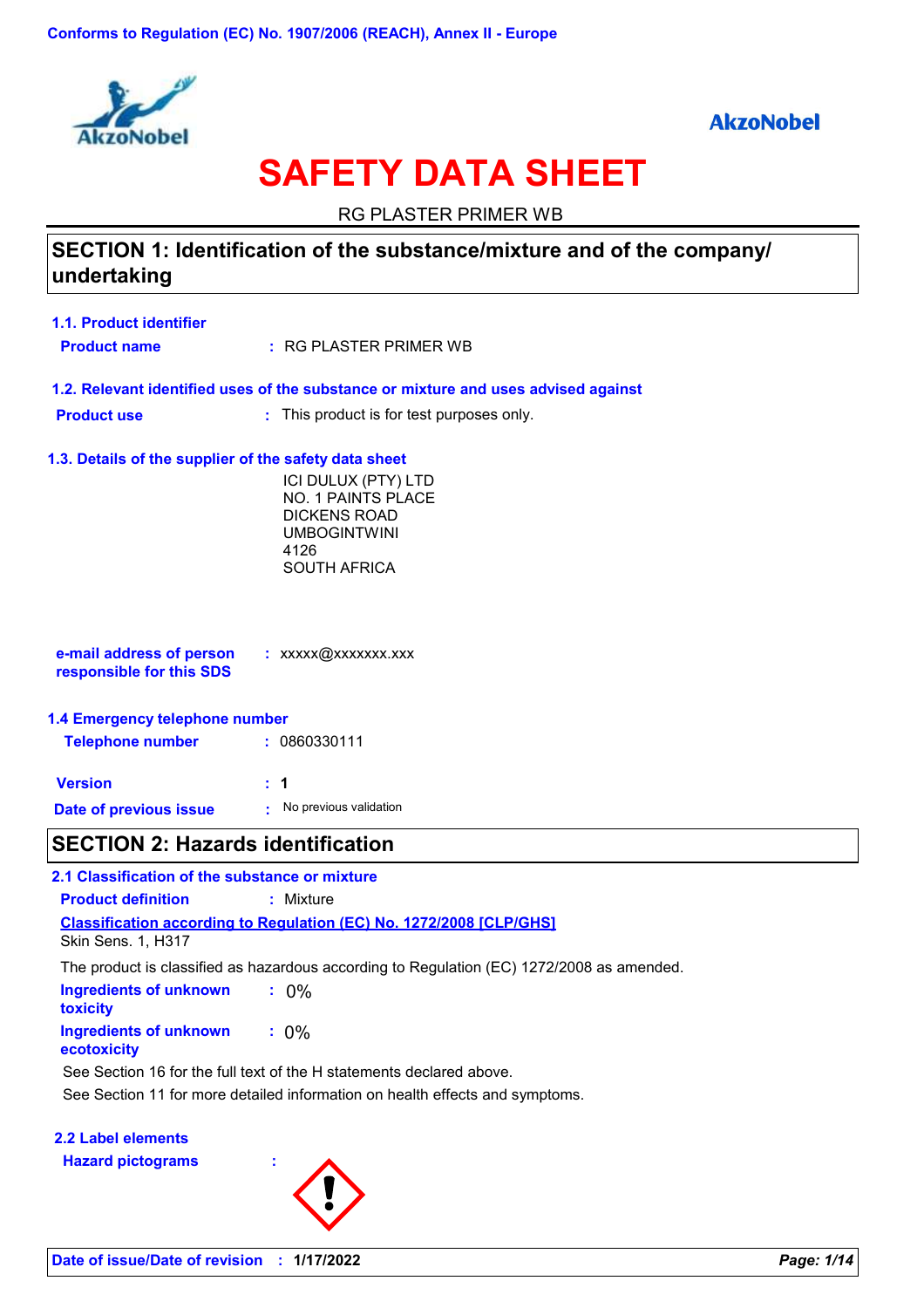# **SECTION 2: Hazards identification**

| <b>Signal word</b>                                                                                                                                              | : Warning                                                                                                                                                                                                             |
|-----------------------------------------------------------------------------------------------------------------------------------------------------------------|-----------------------------------------------------------------------------------------------------------------------------------------------------------------------------------------------------------------------|
| <b>Hazard statements</b>                                                                                                                                        | : H317 - May cause an allergic skin reaction.                                                                                                                                                                         |
| <b>Precautionary statements</b>                                                                                                                                 |                                                                                                                                                                                                                       |
| <b>General</b>                                                                                                                                                  | : P102 - Keep out of reach of children.<br>P101 - If medical advice is needed, have product container or label at hand.                                                                                               |
| <b>Prevention</b>                                                                                                                                               | : P280 - Wear protective gloves.<br>P261 - Avoid breathing vapour.                                                                                                                                                    |
| <b>Response</b>                                                                                                                                                 | : P362 + P364 - Take off contaminated clothing and wash it before reuse.<br>P302 + P352 - IF ON SKIN: Wash with plenty of water.<br>P333 + P313 - If skin irritation or rash occurs: Get medical advice or attention. |
| <b>Storage</b>                                                                                                                                                  | : Not applicable.                                                                                                                                                                                                     |
| <b>Disposal</b>                                                                                                                                                 | : P501 - Dispose of contents and container in accordance with all local, regional,<br>national or international regulations.                                                                                          |
| <b>Hazardous ingredients</b>                                                                                                                                    | : 1,2-benzisothiazol-3(2H)-one<br>methylisothiazolinone<br>$C(M)$ IT/MIT $(3:1)$                                                                                                                                      |
|                                                                                                                                                                 | Warning! Hazardous respirable droplets may be formed when sprayed. Do not<br>breathe spray or mist.                                                                                                                   |
| <b>Annex XVII - Restrictions</b><br>on the manufacture,<br>placing on the market and<br>use of certain dangerous<br>substances, mixtures and<br><b>articles</b> | : Not applicable.                                                                                                                                                                                                     |
| <b>Special packaging requirements</b>                                                                                                                           |                                                                                                                                                                                                                       |
| <b>Containers to be fitted</b><br>with child-resistant<br>fastenings                                                                                            | : Not applicable.                                                                                                                                                                                                     |
| <b>Tactile warning of danger</b>                                                                                                                                | : Not applicable.                                                                                                                                                                                                     |
| 2.3 Other hazards                                                                                                                                               |                                                                                                                                                                                                                       |
| <b>Product meets the criteria</b><br>for PBT or vPvB according<br>to Regulation (EC) No.<br>1907/2006, Annex XIII                                               | : This mixture does not contain any substances that are assessed to be a PBT or a<br>vPvB.                                                                                                                            |
| Other hazards which do                                                                                                                                          | : None known.                                                                                                                                                                                                         |

**not result in classification**

# **SECTION 3: Composition/information on ingredients**

| <b>Product/ingredient name</b> | <b>Identifiers</b>                                            | $\%$   | <b>Regulation (EC) No.</b><br>1272/2008 [CLP]                                                                                                                                                            | <b>Type</b> |
|--------------------------------|---------------------------------------------------------------|--------|----------------------------------------------------------------------------------------------------------------------------------------------------------------------------------------------------------|-------------|
| methylisothiazolinone          | EC: 220-239-6<br>CAS: 2682-20-4<br>Index: self classification | < 0.01 | Acute Tox. 3, H301<br>Acute Tox. 3, H311<br>Acute Tox. 2, H330<br>Skin Corr. 1B, H314<br>Skin Sens. 1A, H317<br>Aquatic Acute 1, H400<br>$(M=10)$<br>Aquatic Chronic 1,<br>$H410 (M=1)$<br><b>EUH071</b> | $[1]$       |
| ethanediol                     | $EC: 203-473-3$<br>CAS: 107-21-1<br>Index: 603-027-00-1       | ≤0.1   | Acute Tox. 4, H302                                                                                                                                                                                       | [1] [2]     |
| 2-ethoxyethanol                | EC: 203-804-1<br>CAS: 110-80-5                                | ≤0.1   | Flam. Liq. 3, H226<br>Acute Tox. 4, H302                                                                                                                                                                 | [1] [2]     |

**Date of issue/Date of revision : 1/17/2022** *Page: 2/14*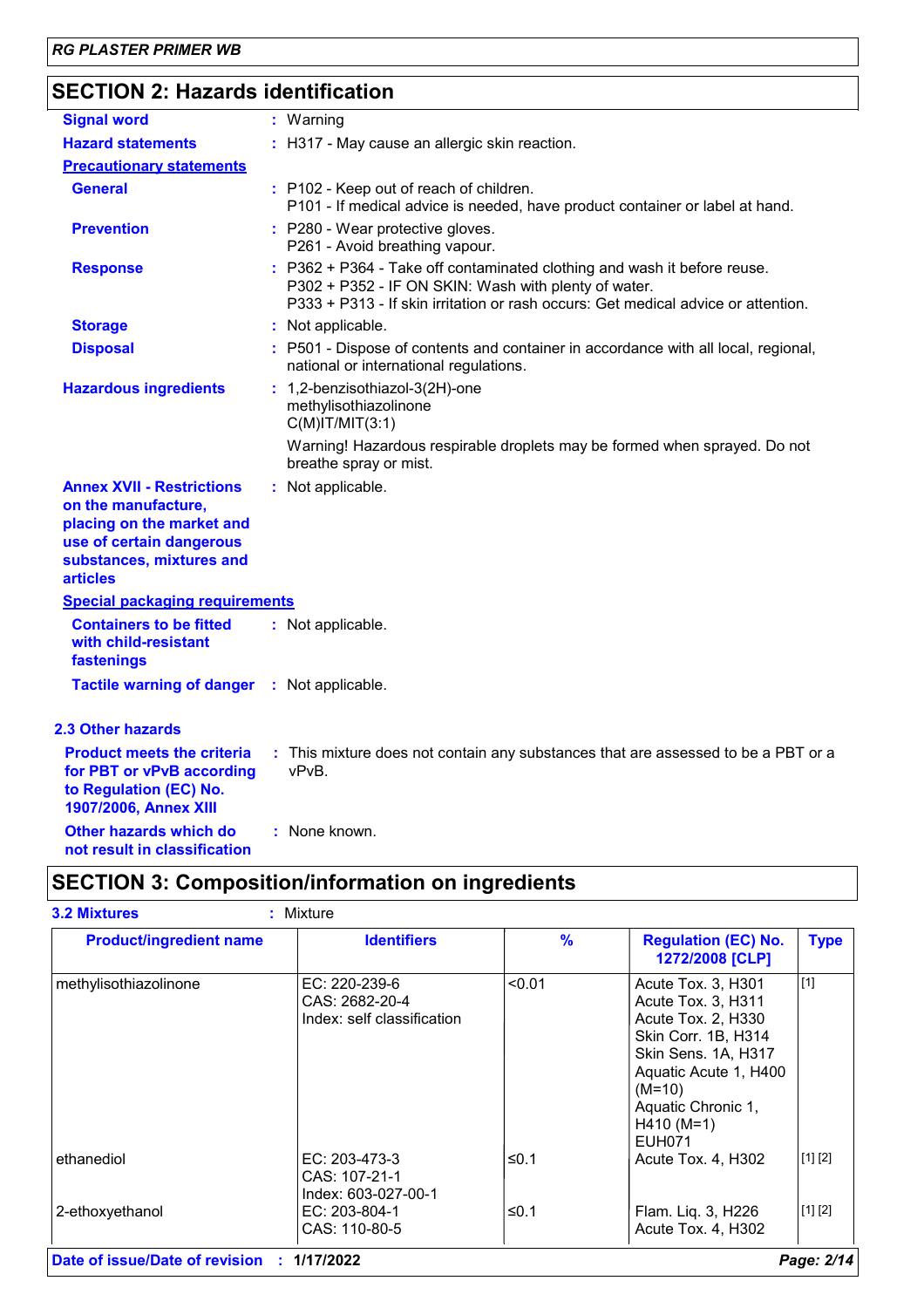# **SECTION 3: Composition/information on ingredients**

|                  | Index: 603-012-00-X                                   |      | Acute Tox. 4, H312<br>Acute Tox. 4, H332<br>Repr. 1B, H360                                             |         |
|------------------|-------------------------------------------------------|------|--------------------------------------------------------------------------------------------------------|---------|
| 2-methoxyethanol | EC: 203-713-7<br>CAS: 109-86-4<br>Index: 603-011-00-4 | ≤0.1 | Flam. Liq. 3, H226<br>Acute Tox. 4, H302<br>Acute Tox. 4, H312<br>Acute Tox. 4, H332<br>Repr. 1B, H360 | [1] [2] |
|                  |                                                       |      | See Section 16 for<br>the full text of the H<br>statements declared<br>above.                          |         |

There are no additional ingredients present which, within the current knowledge of the supplier and in the concentrations applicable, are classified as hazardous to health or the environment, are PBTs, vPvBs or Substances of equivalent concern, or have been assigned a workplace exposure limit and hence require reporting in this section.

**Type** 

[1] Substance classified with a health or environmental hazard

[2] Substance with a workplace exposure limit

[3] Substance meets the criteria for PBT according to Regulation (EC) No. 1907/2006, Annex XIII

[4] Substance meets the criteria for vPvB according to Regulation (EC) No. 1907/2006, Annex XIII

[5] Substance of equivalent concern

[6] Additional disclosure due to company policy

Occupational exposure limits, if available, are listed in Section 8.

### **SECTION 4: First aid measures**

#### **4.1 Description of first aid measures**

| <b>General</b>                    | : In all cases of doubt, or when symptoms persist, seek medical attention. Never give<br>anything by mouth to an unconscious person. If unconscious, place in recovery<br>position and seek medical advice.                                                              |
|-----------------------------------|--------------------------------------------------------------------------------------------------------------------------------------------------------------------------------------------------------------------------------------------------------------------------|
| <b>Eye contact</b>                | : Remove contact lenses, irrigate copiously with clean, fresh water, holding the<br>eyelids apart for at least 10 minutes and seek immediate medical advice.                                                                                                             |
| <b>Inhalation</b>                 | : Remove to fresh air. Keep person warm and at rest. If not breathing, if breathing is<br>irregular or if respiratory arrest occurs, provide artificial respiration or oxygen by<br>trained personnel.                                                                   |
| <b>Skin contact</b>               | : Remove contaminated clothing and shoes. Wash skin thoroughly with soap and<br>water or use recognised skin cleanser. Do NOT use solvents or thinners.                                                                                                                  |
| <b>Ingestion</b>                  | : If swallowed, seek medical advice immediately and show the container or label.<br>Keep person warm and at rest. Do NOT induce vomiting.                                                                                                                                |
| <b>Protection of first-aiders</b> | : No action shall be taken involving any personal risk or without suitable training. It<br>may be dangerous to the person providing aid to give mouth-to-mouth resuscitation.<br>Wash contaminated clothing thoroughly with water before removing it, or wear<br>gloves. |

### **4.2 Most important symptoms and effects, both acute and delayed**

There are no data available on the mixture itself. The mixture has been assessed following the conventional method of the CLP Regulation (EC) No 1272/2008 and is classified for toxicological properties accordingly. See Sections 2 and 3 for details.

Exposure to component solvent vapour concentrations in excess of the stated occupational exposure limit may result in adverse health effects such as mucous membrane and respiratory system irritation and adverse effects on the kidneys, liver and central nervous system. Symptoms and signs include headache, dizziness, fatigue, muscular weakness, drowsiness and, in extreme cases, loss of consciousness.

Solvents may cause some of the above effects by absorption through the skin. Repeated or prolonged contact with the mixture may cause removal of natural fat from the skin, resulting in non-allergic contact dermatitis and absorption through the skin.

If splashed in the eyes, the liquid may cause irritation and reversible damage.

Ingestion may cause nausea, diarrhea and vomiting.

This takes into account, where known, delayed and immediate effects and also chronic effects of components from short-term and long-term exposure by oral, inhalation and dermal routes of exposure and eye contact.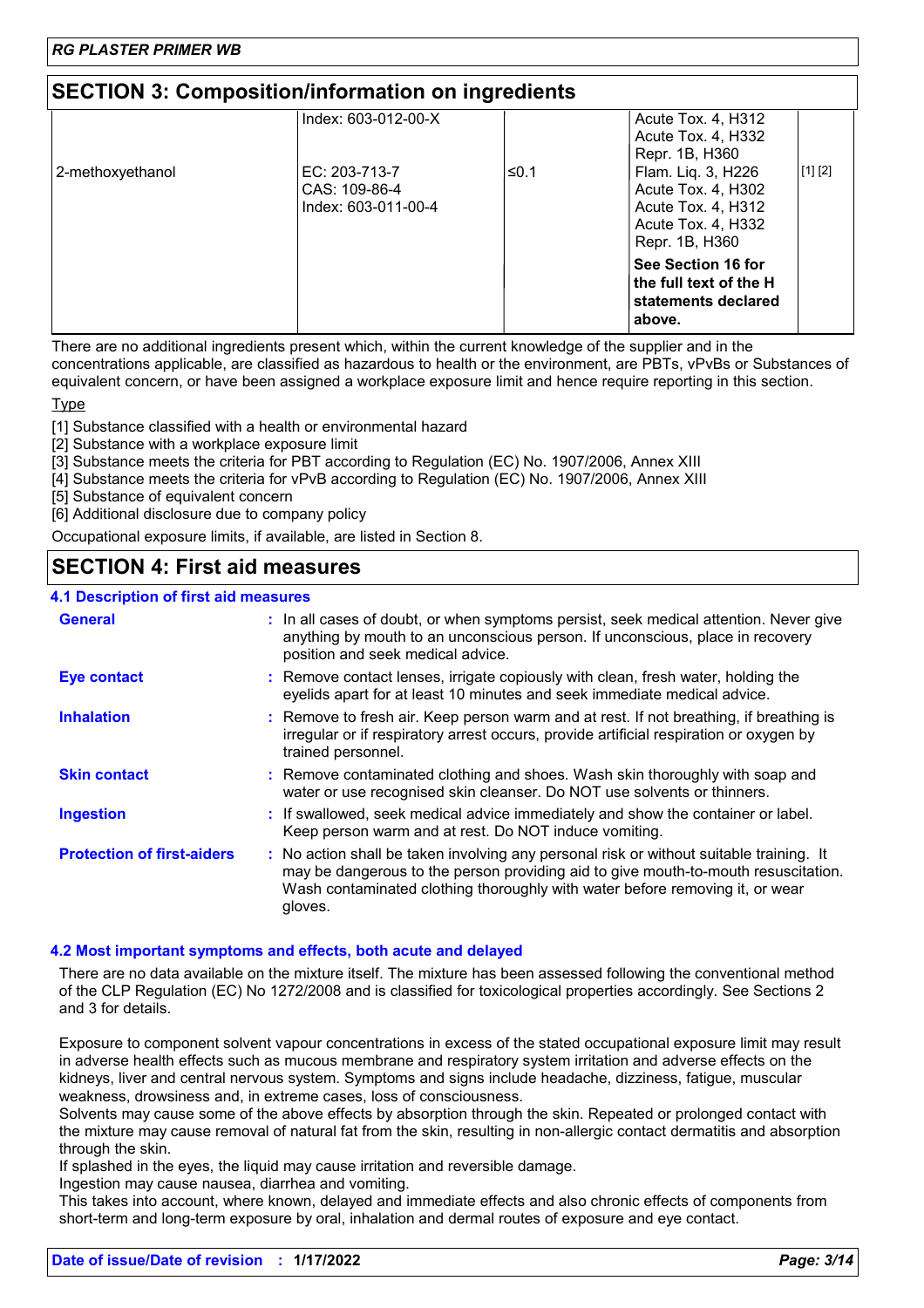# **SECTION 4: First aid measures**

Contains 1,2-benzisothiazol-3(2H)-one, 2-methyl-2H-isothiazol-3-one, C(M)IT/MIT(3:1). May produce an allergic reaction.

### **4.3 Indication of any immediate medical attention and special treatment needed**

| <b>Notes to physician</b>  | : Treat symptomatically. Contact poison treatment specialist immediately if large<br>quantities have been ingested or inhaled. |
|----------------------------|--------------------------------------------------------------------------------------------------------------------------------|
| <b>Specific treatments</b> | No specific treatment.                                                                                                         |

See toxicological information (Section 11)

| <b>SECTION 5: Firefighting measures</b>                           |                                                                                                                              |  |
|-------------------------------------------------------------------|------------------------------------------------------------------------------------------------------------------------------|--|
| 5.1 Extinguishing media<br><b>Suitable extinguishing</b><br>media | : Recommended: alcohol-resistant foam, $CO2$ , powders, water spray.                                                         |  |
| <b>Unsuitable extinguishing</b><br>media                          | : Do not use water jet.                                                                                                      |  |
|                                                                   | 5.2 Special hazards arising from the substance or mixture                                                                    |  |
| <b>Hazards from the</b><br>substance or mixture                   | : Fire will produce dense black smoke. Exposure to decomposition products may<br>cause a health hazard.                      |  |
| <b>Hazardous combustion</b><br>products                           | : Decomposition products may include the following materials: carbon monoxide,<br>carbon dioxide, smoke, oxides of nitrogen. |  |
| <b>5.3 Advice for firefighters</b>                                |                                                                                                                              |  |
| <b>Special protective actions</b><br>for fire-fighters            | : Cool closed containers exposed to fire with water. Do not release runoff from fire to<br>drains or watercourses.           |  |
| <b>Special protective</b><br>equipment for fire-fighters          | : Appropriate breathing apparatus may be required.                                                                           |  |

# **SECTION 6: Accidental release measures**

| 6.1 Personal precautions, protective equipment and emergency procedures |  |                                                                                                                                                                                                                                                                                    |
|-------------------------------------------------------------------------|--|------------------------------------------------------------------------------------------------------------------------------------------------------------------------------------------------------------------------------------------------------------------------------------|
| For non-emergency<br>personnel                                          |  | : Exclude sources of ignition and ventilate the area. Avoid breathing vapour or mist.<br>Refer to protective measures listed in sections 7 and 8.                                                                                                                                  |
| For emergency responders                                                |  | : If specialised clothing is required to deal with the spillage, take note of any<br>information in Section 8 on suitable and unsuitable materials. See also the<br>information in "For non-emergency personnel".                                                                  |
| <b>6.2 Environmental</b><br>precautions                                 |  | : Do not allow to enter drains or watercourses. If the product contaminates lakes,<br>rivers, or sewers, inform the appropriate authorities in accordance with local<br>regulations.                                                                                               |
| 6.3 Methods and material<br>for containment and<br>cleaning up          |  | : Contain and collect spillage with non-combustible, absorbent material e.g. sand,<br>earth, vermiculite or diatomaceous earth and place in container for disposal<br>according to local regulations (see Section 13). Preferably clean with a detergent.<br>Avoid using solvents. |
| 6.4 Reference to other<br><b>sections</b>                               |  | : See Section 1 for emergency contact information.<br>See Section 8 for information on appropriate personal protective equipment.<br>See Section 13 for additional waste treatment information.                                                                                    |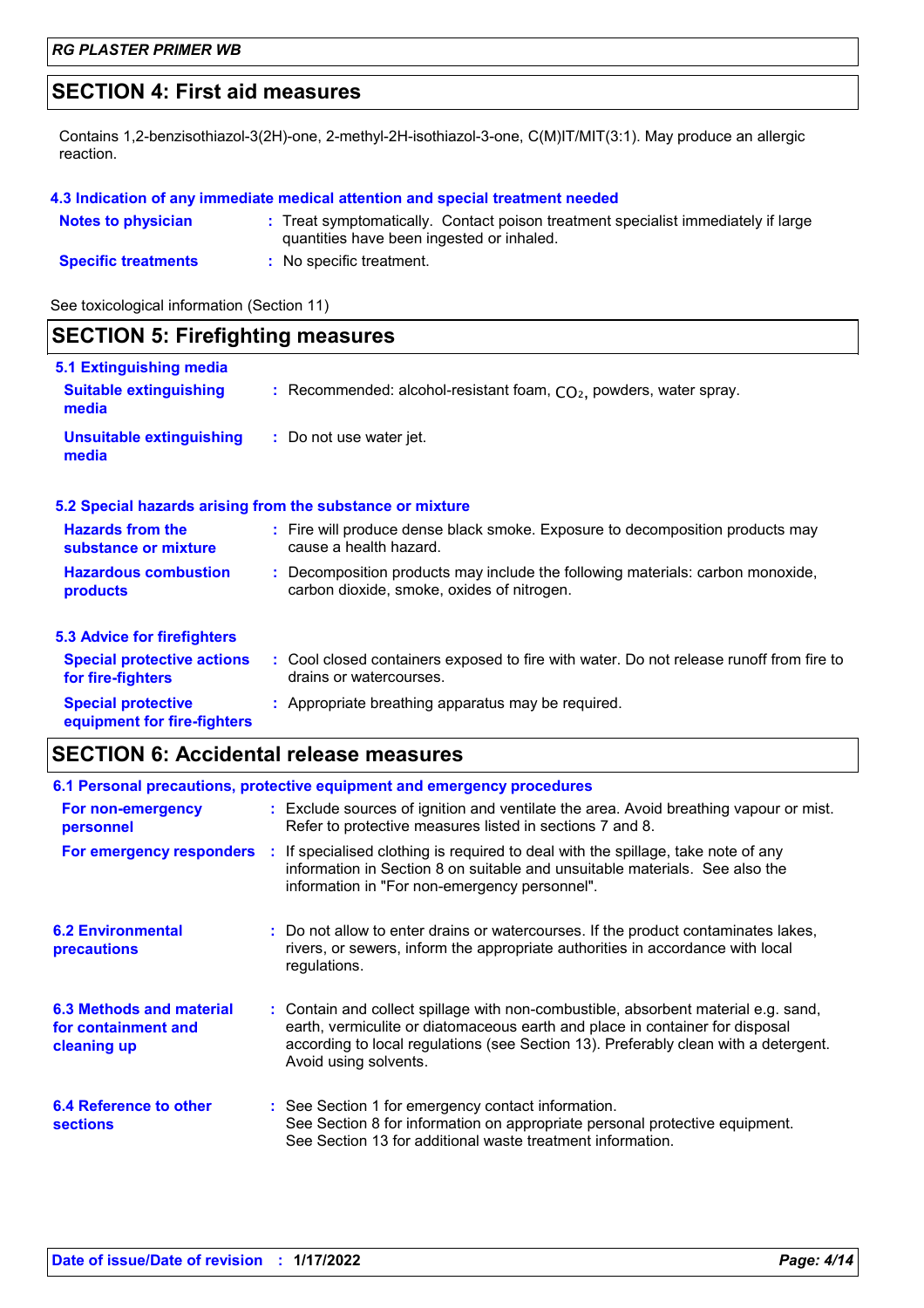# **SECTION 7: Handling and storage**

The information in this section contains generic advice and guidance. The list of Identified Uses in Section 1 should be consulted for any available use-specific information provided in the Exposure Scenario(s).

| <b>7.1 Precautions for safe</b><br>handling | : Prevent the creation of flammable or explosive concentrations of vapours in air and<br>avoid vapour concentrations higher than the occupational exposure limits.<br>In addition, the product should only be used in areas from which all naked lights and<br>other sources of ignition have been excluded. Electrical equipment should be<br>protected to the appropriate standard.<br>Mixture may charge electrostatically: always use earthing leads when transferring<br>from one container to another.<br>Operators should wear antistatic footwear and clothing and floors should be of the<br>conducting type.<br>Keep away from heat, sparks and flame. No sparking tools should be used.<br>Avoid contact with skin and eyes. Avoid the inhalation of dust, particulates, spray or<br>mist arising from the application of this mixture. Avoid inhalation of dust from<br>sanding.<br>Eating, drinking and smoking should be prohibited in areas where this material is<br>handled, stored and processed.<br>Put on appropriate personal protective equipment (see Section 8).<br>Never use pressure to empty. Container is not a pressure vessel.<br>Always keep in containers made from the same material as the original one.<br>Comply with the health and safety at work laws.<br>Do not allow to enter drains or watercourses.<br>Information on fire and explosion protection<br>Vapours are heavier than air and may spread along floors. Vapours may form<br>explosive mixtures with air. |
|---------------------------------------------|--------------------------------------------------------------------------------------------------------------------------------------------------------------------------------------------------------------------------------------------------------------------------------------------------------------------------------------------------------------------------------------------------------------------------------------------------------------------------------------------------------------------------------------------------------------------------------------------------------------------------------------------------------------------------------------------------------------------------------------------------------------------------------------------------------------------------------------------------------------------------------------------------------------------------------------------------------------------------------------------------------------------------------------------------------------------------------------------------------------------------------------------------------------------------------------------------------------------------------------------------------------------------------------------------------------------------------------------------------------------------------------------------------------------------------------------------------------------------------------------------------------|
|---------------------------------------------|--------------------------------------------------------------------------------------------------------------------------------------------------------------------------------------------------------------------------------------------------------------------------------------------------------------------------------------------------------------------------------------------------------------------------------------------------------------------------------------------------------------------------------------------------------------------------------------------------------------------------------------------------------------------------------------------------------------------------------------------------------------------------------------------------------------------------------------------------------------------------------------------------------------------------------------------------------------------------------------------------------------------------------------------------------------------------------------------------------------------------------------------------------------------------------------------------------------------------------------------------------------------------------------------------------------------------------------------------------------------------------------------------------------------------------------------------------------------------------------------------------------|

### **7.2 Conditions for safe storage, including any incompatibilities**

Store in accordance with local regulations.

**Notes on joint storage**

Keep away from: oxidising agents, strong alkalis, strong acids.

### **Additional information on storage conditions**

Observe label precautions. Store in a dry, cool and well-ventilated area. Keep away from heat and direct sunlight. Keep away from sources of ignition. No smoking. Prevent unauthorised access. Containers that have been opened must be carefully resealed and kept upright to prevent leakage.

| 7.3 Specific end use(s)                               |                  |
|-------------------------------------------------------|------------------|
| <b>Recommendations</b>                                | : Not available. |
| <b>Industrial sector specific</b><br><b>solutions</b> | : Not available. |

### **SECTION 8: Exposure controls/personal protection**

The information in this section contains generic advice and guidance. Information is provided based on typical anticipated uses of the product. Additional measures might be required for bulk handling or other uses that could significantly increase worker exposure or environmental releases.

### **8.1 Control parameters**

### **Occupational exposure limits**

| <b>Product/ingredient name</b> | <b>Exposure limit values</b>                                                                                                                                                                                                                        |
|--------------------------------|-----------------------------------------------------------------------------------------------------------------------------------------------------------------------------------------------------------------------------------------------------|
| ethanediol                     | EU OEL (Europe, 2/2017). Absorbed through skin. Notes: list<br>of indicative occupational exposure limit values<br>TWA: 20 ppm 8 hours.<br>TWA: $52 \text{ mg/m}^3$ 8 hours.<br>STEL: 40 ppm 15 minutes.<br>STEL: 104 mg/m <sup>3</sup> 15 minutes. |
| 2-ethoxyethanol                | EU OEL (Europe, 2/2017). Absorbed through skin. Notes: list<br>of indicative occupational exposure limit values<br>TWA: $8 \text{ mg/m}^3$ 8 hours.<br>TWA: 2 ppm 8 hours.                                                                          |
| 2-methoxyethanol               | EU OEL (Europe, 2/2017). Absorbed through skin. Notes: list                                                                                                                                                                                         |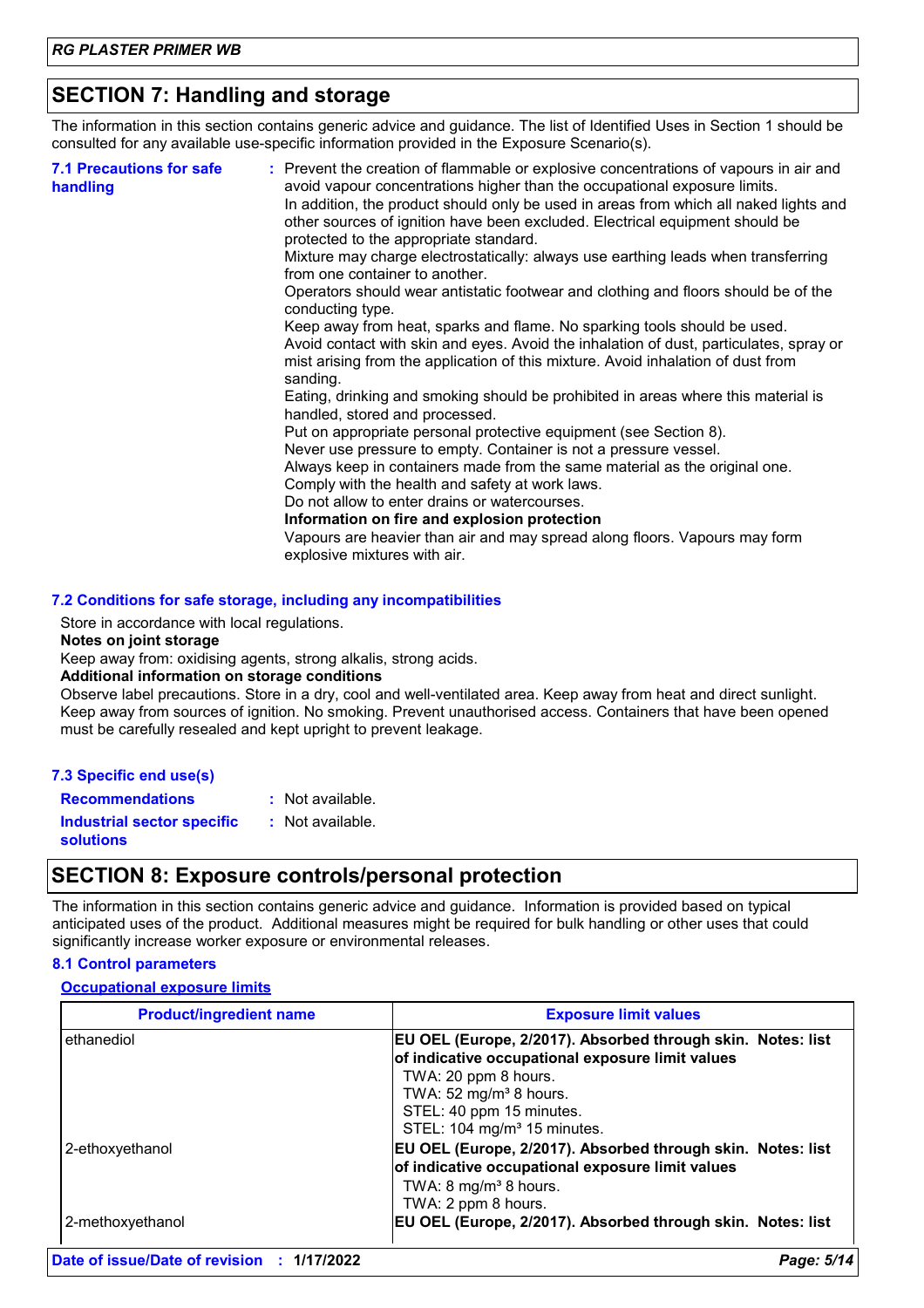| <b>SECTION 8: Exposure controls/personal protection</b> |  |
|---------------------------------------------------------|--|
|---------------------------------------------------------|--|

|                                                   | of indicative occupational exposure limit values<br>TWA: 1 ppm 8 hours.                                                                                                                                                                                                                                                                                                                                                                                                                                                                                                                                                                                                                                                                                                                                                                                                                                                                                                                                                          |
|---------------------------------------------------|----------------------------------------------------------------------------------------------------------------------------------------------------------------------------------------------------------------------------------------------------------------------------------------------------------------------------------------------------------------------------------------------------------------------------------------------------------------------------------------------------------------------------------------------------------------------------------------------------------------------------------------------------------------------------------------------------------------------------------------------------------------------------------------------------------------------------------------------------------------------------------------------------------------------------------------------------------------------------------------------------------------------------------|
| <b>Recommended monitoring</b><br>procedures       | If this product contains ingredients with exposure limits, personal, workplace<br>atmosphere or biological monitoring may be required to determine the effectiveness<br>of the ventilation or other control measures and/or the necessity to use respiratory<br>protective equipment. Reference should be made to monitoring standards, such as<br>the following: European Standard EN 689 (Workplace atmospheres - Guidance for<br>the assessment of exposure by inhalation to chemical agents for comparison with<br>limit values and measurement strategy) European Standard EN 14042 (Workplace<br>atmospheres - Guide for the application and use of procedures for the assessment<br>of exposure to chemical and biological agents) European Standard EN 482<br>(Workplace atmospheres - General requirements for the performance of procedures<br>for the measurement of chemical agents) Reference to national guidance<br>documents for methods for the determination of hazardous substances will also be<br>required. |
| <b>DNELS/DMELS</b><br>No DNELs/DMELs available.   |                                                                                                                                                                                                                                                                                                                                                                                                                                                                                                                                                                                                                                                                                                                                                                                                                                                                                                                                                                                                                                  |
| <b>PNECs</b><br>No PNECs available                |                                                                                                                                                                                                                                                                                                                                                                                                                                                                                                                                                                                                                                                                                                                                                                                                                                                                                                                                                                                                                                  |
| <b>8.2 Exposure controls</b>                      |                                                                                                                                                                                                                                                                                                                                                                                                                                                                                                                                                                                                                                                                                                                                                                                                                                                                                                                                                                                                                                  |
| <b>Appropriate engineering</b><br><b>controls</b> | : Provide adequate ventilation. Where reasonably practicable, this should be<br>achieved by the use of local exhaust ventilation and good general extraction. If<br>these are not sufficient to maintain concentrations of particulates and solvent<br>vapours below the OEL, suitable respiratory protection must be worn.                                                                                                                                                                                                                                                                                                                                                                                                                                                                                                                                                                                                                                                                                                      |
| <b>Individual protection measures</b>             |                                                                                                                                                                                                                                                                                                                                                                                                                                                                                                                                                                                                                                                                                                                                                                                                                                                                                                                                                                                                                                  |
| <b>Hygiene measures</b>                           | : Wash hands, forearms and face thoroughly after handling chemical products, before<br>eating, smoking and using the lavatory and at the end of the working period.<br>Appropriate techniques should be used to remove potentially contaminated clothing.<br>Contaminated work clothing should not be allowed out of the workplace. Wash<br>contaminated clothing before reusing. Ensure that eyewash stations and safety<br>showers are close to the workstation location.                                                                                                                                                                                                                                                                                                                                                                                                                                                                                                                                                      |
| <b>Eye/face protection</b>                        | : Use safety eyewear designed to protect against splash of liquids.                                                                                                                                                                                                                                                                                                                                                                                                                                                                                                                                                                                                                                                                                                                                                                                                                                                                                                                                                              |
| <b>Skin protection</b>                            | For all types of exposure, a glove with protection class of 2 or higher (breakthrough<br>time >30 minutes according to EN374) is recommended. Recommended gloves:<br>Nitrile, thickness $\geq 0.12$ mm.<br>Gloves should be replaced regularly and if there is any sign of damage to the glove<br>material.                                                                                                                                                                                                                                                                                                                                                                                                                                                                                                                                                                                                                                                                                                                      |
|                                                   | The performance or effectiveness of the glove may be reduced by physical/chemical<br>damage and poor maintenance.                                                                                                                                                                                                                                                                                                                                                                                                                                                                                                                                                                                                                                                                                                                                                                                                                                                                                                                |
| <b>Body protection</b>                            | : Personnel should wear antistatic clothing made of natural fibres or of high-<br>temperature-resistant synthetic fibres.                                                                                                                                                                                                                                                                                                                                                                                                                                                                                                                                                                                                                                                                                                                                                                                                                                                                                                        |
| <b>Other skin protection</b>                      | : Appropriate footwear and any additional skin protection measures should be<br>selected based on the task being performed and the risks involved and should be<br>approved by a specialist before handling this product.                                                                                                                                                                                                                                                                                                                                                                                                                                                                                                                                                                                                                                                                                                                                                                                                        |
| <b>Respiratory protection</b>                     | : If workers are exposed to concentrations above the exposure limit, they must use<br>appropriate, certified respirators.                                                                                                                                                                                                                                                                                                                                                                                                                                                                                                                                                                                                                                                                                                                                                                                                                                                                                                        |
|                                                   | OLD LEAD-BASED PAINTS:                                                                                                                                                                                                                                                                                                                                                                                                                                                                                                                                                                                                                                                                                                                                                                                                                                                                                                                                                                                                           |
|                                                   | When surfaces are to be prepared for painting, account should be taken of the age<br>of the property and the possibility that lead-pigmented paint might be present. There<br>is a possibility that ingestion or inhalation of scrapings or dust arising from the<br>preparation work could cause health effects. As a working rule you should assume<br>that this will be the case if the age of the property is pre 1960.                                                                                                                                                                                                                                                                                                                                                                                                                                                                                                                                                                                                      |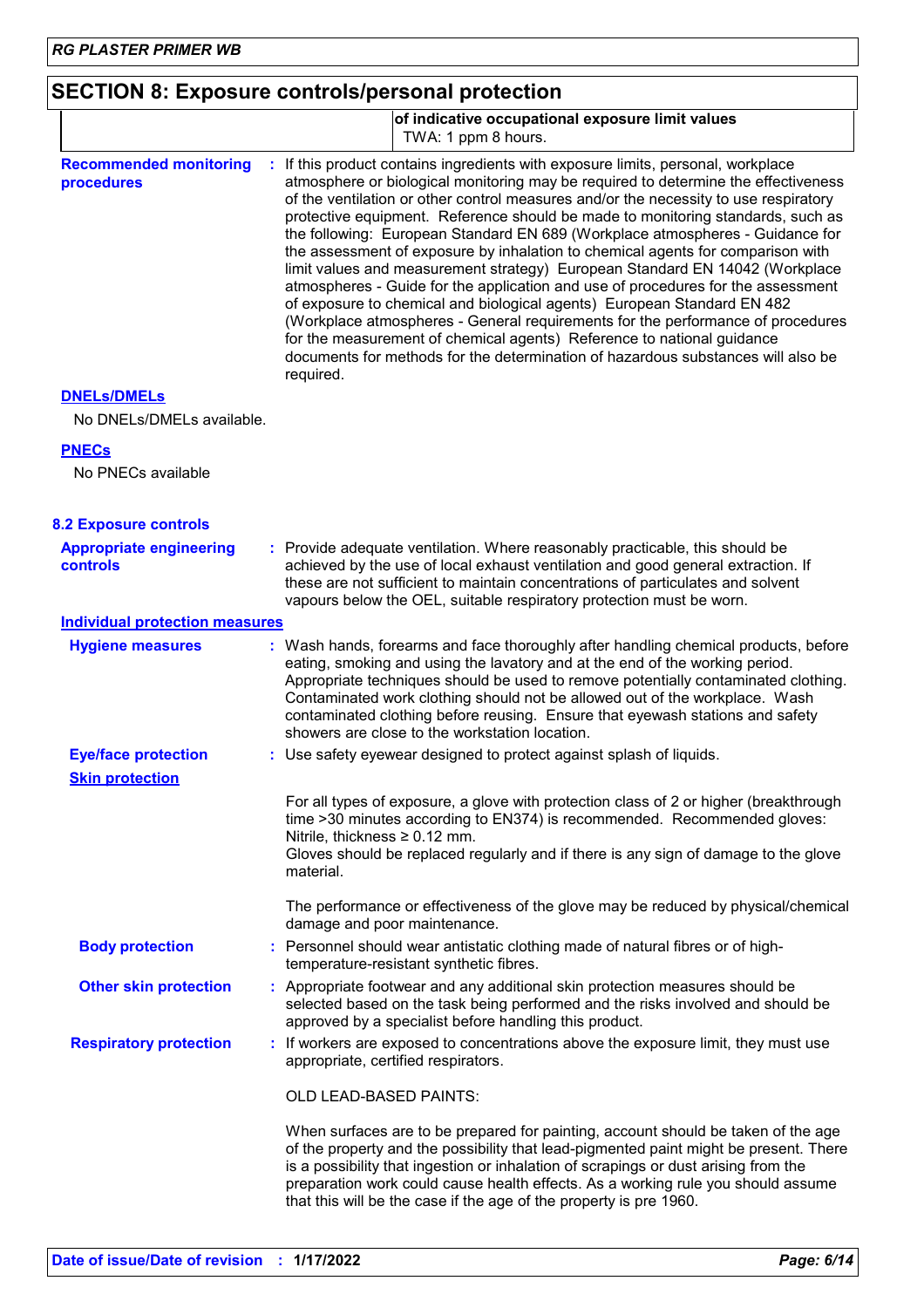# **SECTION 8: Exposure controls/personal protection**

|                                                  | Where possible wet sanding or chemical stripping methods should be used with<br>surfaces of this type to avoid the creation of dust. When dry sanding cannot be<br>avoided, and effective local exhaust ventilation is not available, it is recommended<br>that a dust respirator is worn, that is approved for use with lead dusts, and its type<br>selected on the basis of the COSHH assessment, taking into account the<br>Workplace Exposure Limit for lead in air. Furthermore, steps should be taken to<br>ensure containment of the dusts created, and that all practicable measures are<br>taken to clean up thoroughly all deposits of dusts in and around the affected area.<br>Respiratory protection in case of dust or spray mist formation. (particle filter EN143<br>type P2) Respiratory protection in case of vapour formation. (half mask with |
|--------------------------------------------------|-------------------------------------------------------------------------------------------------------------------------------------------------------------------------------------------------------------------------------------------------------------------------------------------------------------------------------------------------------------------------------------------------------------------------------------------------------------------------------------------------------------------------------------------------------------------------------------------------------------------------------------------------------------------------------------------------------------------------------------------------------------------------------------------------------------------------------------------------------------------|
|                                                  | combination filter A2-P2 til concentrations of 0,5 Vol%.)<br>The current Control of Lead at Work Regulations approved code of practice should<br>be consulted for advice on protective clothing and personal hygiene precautions.<br>Care should also be taken to exclude visitors, members of the household and<br>especially children from the affected area, during the actual work and the<br>subsequent clean up operations. All scrapings, dust, etc. should be disposed of by<br>the professional painting contractor as Hazardous Waste.                                                                                                                                                                                                                                                                                                                  |
|                                                  | Extra precautions will also need to be taken when burning off old lead-based paints<br>because fumes containing lead will be produced. It is recommended that a<br>respirator, approved for use with particulate fumes of lead is selected on the basis<br>of the COSHH assessment, taking into account the Workplace Exposure Limit for<br>lead in air. Similar precautions to those given above about sanding should be taken<br>with reference to protective clothing, disposal of scrapings and dusts, and exclusion<br>of other personnel and especially children from the building during actual work and<br>the subsequent clean up operations.                                                                                                                                                                                                            |
| <b>Environmental exposure</b><br><b>controls</b> | Avoid the inhalation of dust. Wear suitable face mask if dry sanding. Special<br>precautions should be taken during surface preparation of pre-1960s paint surfaces<br>over wood and metal as they may contain harmful lead.<br>: Do not allow to enter drains or watercourses.                                                                                                                                                                                                                                                                                                                                                                                                                                                                                                                                                                                   |

# **SECTION 9: Physical and chemical properties**

| 9.1. Information on basic physical and chemical properties         |                                                          |
|--------------------------------------------------------------------|----------------------------------------------------------|
| <b>Appearance</b>                                                  |                                                          |
| <b>Physical state</b>                                              | : Liquid.                                                |
| <b>Colour</b>                                                      | : Various: See label.                                    |
| <b>Odour</b>                                                       | $:$ Not available.                                       |
| <b>Odour threshold</b>                                             | : Not available.                                         |
| рH                                                                 | : 8.5                                                    |
| <b>Melting point/freezing point</b>                                | $:$ Not available.                                       |
| Initial boiling point and boiling<br>range                         | $: 100^{\circ}$ C                                        |
| <b>Flash point</b>                                                 | : Not applicable.                                        |
| <b>Evaporation rate</b>                                            | : Not available.                                         |
| <b>Upper/lower flammability or</b><br>explosive limits             | : Not available.                                         |
| <b>Vapour pressure</b>                                             | : Not available.                                         |
| <b>Vapour density</b>                                              | $:$ Not available.                                       |
| <b>Relative density</b>                                            | : 1.504                                                  |
| <b>Solubility(ies)</b>                                             | : Easily soluble in the following materials: cold water. |
| <b>Partition coefficient: n-octanol/ : Not available.</b><br>water |                                                          |
| <b>Auto-ignition temperature</b>                                   | $:$ Not available.                                       |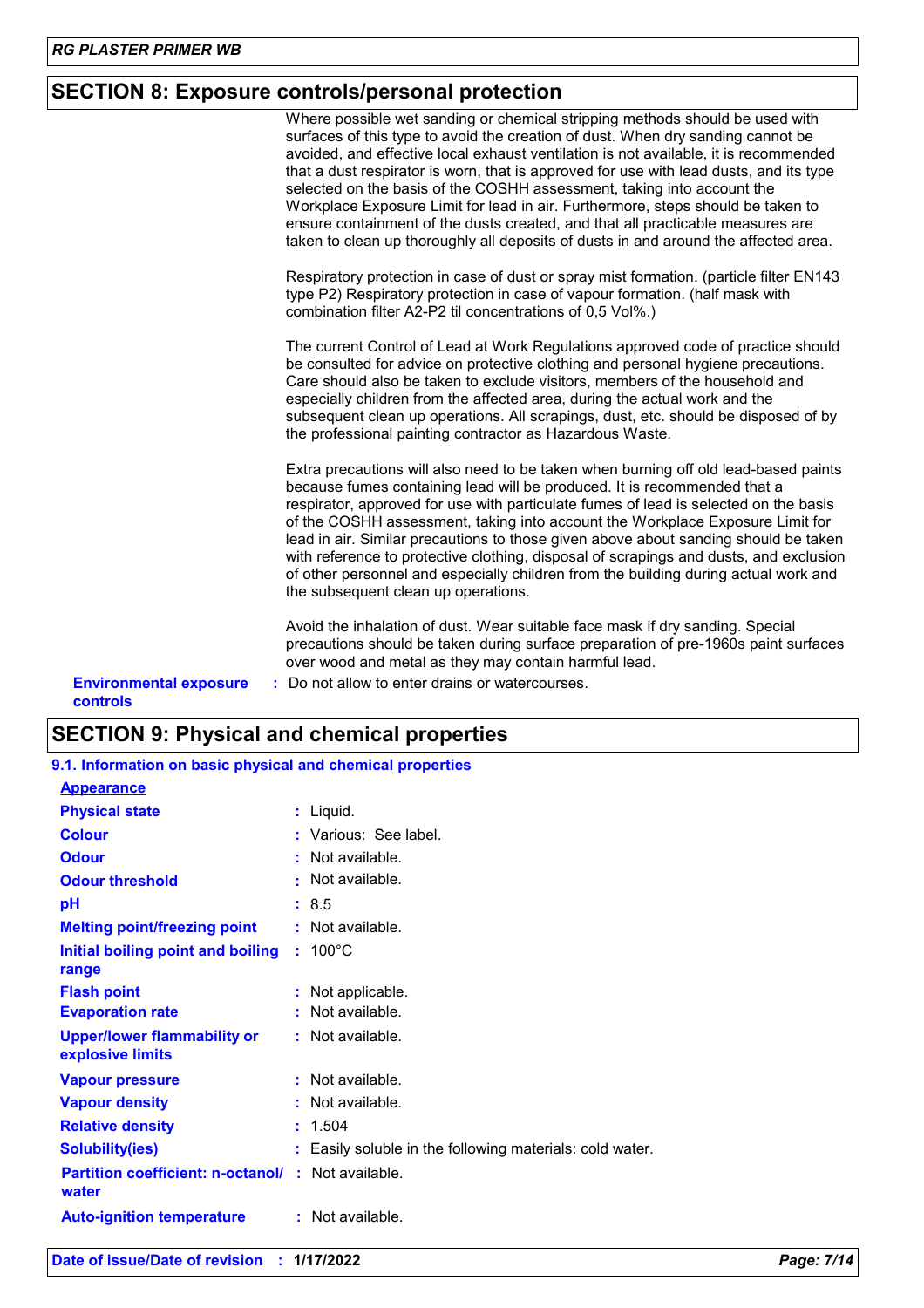# **SECTION 9: Physical and chemical properties**

| <b>Decomposition temperature</b>                  | : Not available.                                                                                                                    |
|---------------------------------------------------|-------------------------------------------------------------------------------------------------------------------------------------|
| <b>Viscosity</b>                                  | Kinematic (room temperature): 10.64 cm <sup>2</sup> /s                                                                              |
| <b>Explosive properties</b>                       | : Not available.                                                                                                                    |
| <b>Oxidising properties</b>                       | : Not available.                                                                                                                    |
| 9.2. Other information                            |                                                                                                                                     |
| <b>Solubility in water</b>                        | : Not available.                                                                                                                    |
| <b>SECTION 10: Stability and reactivity</b>       |                                                                                                                                     |
| <b>10.1 Reactivity</b>                            | : No specific test data related to reactivity available for this product or its ingredients.                                        |
| <b>10.2 Chemical stability</b>                    | : Stable under recommended storage and handling conditions (see Section 7).                                                         |
| <b>10.3 Possibility of</b><br>hazardous reactions | : Under normal conditions of storage and use, hazardous reactions will not occur.                                                   |
| <b>10.4 Conditions to avoid</b>                   | : When exposed to high temperatures may produce hazardous decomposition<br>products.                                                |
| 10.5 Incompatible materials                       | : Keep away from the following materials to prevent strong exothermic reactions:<br>oxidising agents, strong alkalis, strong acids. |
| <b>10.6 Hazardous</b><br>decomposition products   | Decomposition products may include the following materials: carbon monoxide,<br>carbon dioxide, smoke, oxides of nitrogen.          |

# **SECTION 11: Toxicological information**

### **11.1 Information on toxicological effects**

There are no data available on the mixture itself. The mixture has been assessed following the conventional method of the CLP Regulation (EC) No 1272/2008 and is classified for toxicological properties accordingly. See Sections 2 and 3 for details.

Exposure to component solvent vapour concentrations in excess of the stated occupational exposure limit may result in adverse health effects such as mucous membrane and respiratory system irritation and adverse effects on the kidneys, liver and central nervous system. Symptoms and signs include headache, dizziness, fatigue, muscular weakness, drowsiness and, in extreme cases, loss of consciousness.

Solvents may cause some of the above effects by absorption through the skin. Repeated or prolonged contact with the mixture may cause removal of natural fat from the skin, resulting in non-allergic contact dermatitis and absorption through the skin.

If splashed in the eyes, the liquid may cause irritation and reversible damage.

Ingestion may cause nausea, diarrhea and vomiting.

This takes into account, where known, delayed and immediate effects and also chronic effects of components from short-term and long-term exposure by oral, inhalation and dermal routes of exposure and eye contact.

Contains 1,2-benzisothiazol-3(2H)-one, 2-methyl-2H-isothiazol-3-one, C(M)IT/MIT(3:1). May produce an allergic reaction.

### **Acute toxicity**

| <b>Product/ingredient name</b> | <b>Result</b>                        | <b>Species</b> | <b>Dose</b> | <b>Exposure</b> |
|--------------------------------|--------------------------------------|----------------|-------------|-----------------|
| l ethanediol                   | LD50 Intraperitoneal                 | Rat            | 5010 mg/kg  |                 |
|                                | LD50 Intravenous                     | Rat            | 3260 mg/kg  |                 |
|                                | LD50 Oral                            | Rat            | 4700 mg/kg  |                 |
|                                | LD50 Route of exposure<br>unreported | Rat            | $13$ g/kg   |                 |
|                                | LD50 Subcutaneous                    | Rat            | 2800 mg/kg  |                 |
| Conclusion Cummany             | . Not ovojlabla                      |                |             |                 |

**Conclusion/Summary :** Not available. **Acute toxicity estimates**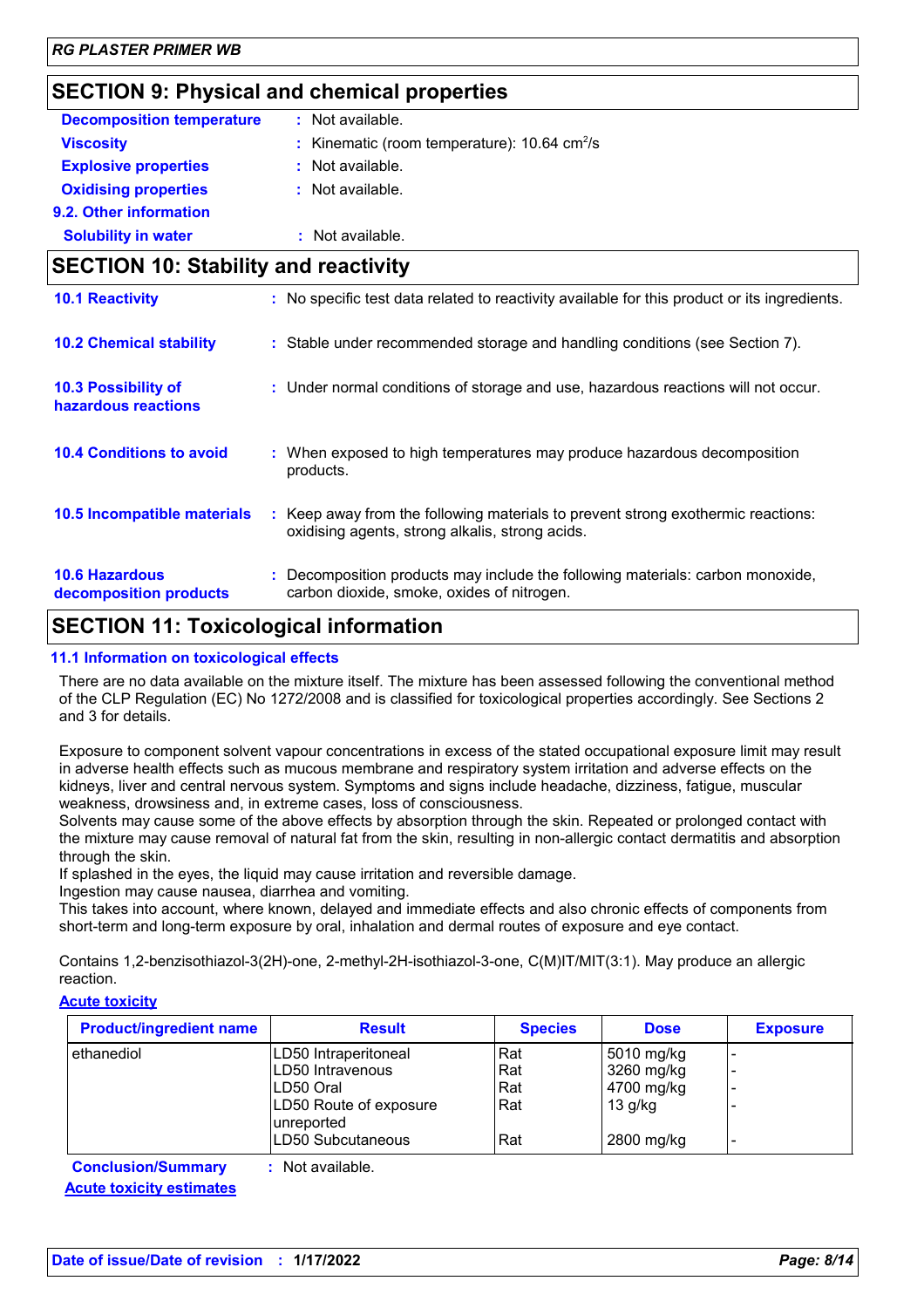# **SECTION 11: Toxicological information**

| <b>Product/ingredient name</b> | Oral (mg/<br>kg) | <b>Dermal</b><br>(mg/kg) | <b>Inhalation</b><br>(gases)<br>(ppm) | <b>Inhalation Inhalation</b><br>(vapours)<br>(mg/l) | (dusts<br>and mists)<br>(mg/l) |
|--------------------------------|------------------|--------------------------|---------------------------------------|-----------------------------------------------------|--------------------------------|
| methylisothiazolinone          | 100              | 300                      | N/A                                   | 0.5                                                 | N/A                            |
| ethanediol                     | 500              | N/A                      | N/A                                   | N/A                                                 | N/A                            |
| 2-ethoxyethanol                | 500              | 1100                     | N/A                                   | 11                                                  | N/A                            |
| 2-methoxyethanol               | 500              | 1100                     | N/A                                   | 11                                                  | N/A                            |

### **Irritation/Corrosion**

| <b>Product/ingredient name</b> | <b>Result</b>            | <b>Species</b> | <b>Score</b>             | <b>Exposure</b>   | <b>Observation</b> |
|--------------------------------|--------------------------|----------------|--------------------------|-------------------|--------------------|
| ethanediol                     | Eyes - Mild irritant     | Rabbit         | $\blacksquare$           | 24 hours 500      |                    |
|                                |                          |                |                          | milligrams        |                    |
|                                | Eyes - Mild irritant     | Rabbit         | $\overline{\phantom{a}}$ | 1 hours 100       |                    |
|                                |                          |                |                          | milligrams        |                    |
|                                | Eyes - Moderate irritant | Rabbit         | $\overline{\phantom{a}}$ | 6 hours 1440      |                    |
|                                | Skin - Mild irritant     | Rabbit         | $\overline{\phantom{a}}$ | milligrams<br>555 |                    |
|                                |                          |                |                          | milligrams        |                    |
| 2-ethoxyethanol                | Eyes - Mild irritant     | Guinea pig     | $\overline{\phantom{a}}$ | 10                |                    |
|                                |                          |                |                          | Micrograms        |                    |
|                                | Eyes - Mild irritant     | Rabbit         | $\overline{\phantom{a}}$ | 24 hours 500      |                    |
|                                |                          |                |                          | milligrams        |                    |
|                                | Eyes - Moderate irritant | Rabbit         | $\blacksquare$           | 50 milligrams     |                    |
|                                | Skin - Mild irritant     | Rabbit         | $\blacksquare$           | 500               |                    |
| 2-methoxyethanol               | Eyes - Mild irritant     | Guinea pig     | $\overline{\phantom{a}}$ | milligrams<br>10  |                    |
|                                |                          |                |                          | Micrograms        |                    |
|                                | Eyes - Mild irritant     | Rabbit         | $\overline{\phantom{a}}$ | 24 hours 500      |                    |
|                                |                          |                |                          | milligrams        |                    |
|                                | Skin - Mild irritant     | Rabbit         | $\overline{\phantom{a}}$ | 24 hours 483      |                    |
|                                |                          |                |                          | milligrams        |                    |
| <b>Conclusion/Summary</b>      | : Not available.         |                |                          |                   |                    |
| <b>Sensitisation</b>           |                          |                |                          |                   |                    |
| <b>Conclusion/Summary</b>      | : Not available.         |                |                          |                   |                    |
| <b>Mutagenicity</b>            |                          |                |                          |                   |                    |
|                                |                          |                |                          |                   |                    |
| <b>Conclusion/Summary</b>      | : Not available.         |                |                          |                   |                    |
| <b>Carcinogenicity</b>         |                          |                |                          |                   |                    |
| <b>Conclusion/Summary</b>      | : Not available.         |                |                          |                   |                    |
| <b>Reproductive toxicity</b>   |                          |                |                          |                   |                    |
| <b>Conclusion/Summary</b>      | : Not available.         |                |                          |                   |                    |
| <b>Teratogenicity</b>          |                          |                |                          |                   |                    |
|                                | : Not available.         |                |                          |                   |                    |
| <b>Conclusion/Summary</b>      |                          |                |                          |                   |                    |

**Specific target organ toxicity (single exposure)** Not available.

**Specific target organ toxicity (repeated exposure)** Not available.

**Aspiration hazard** Not available.

**Other information :**

: Not available.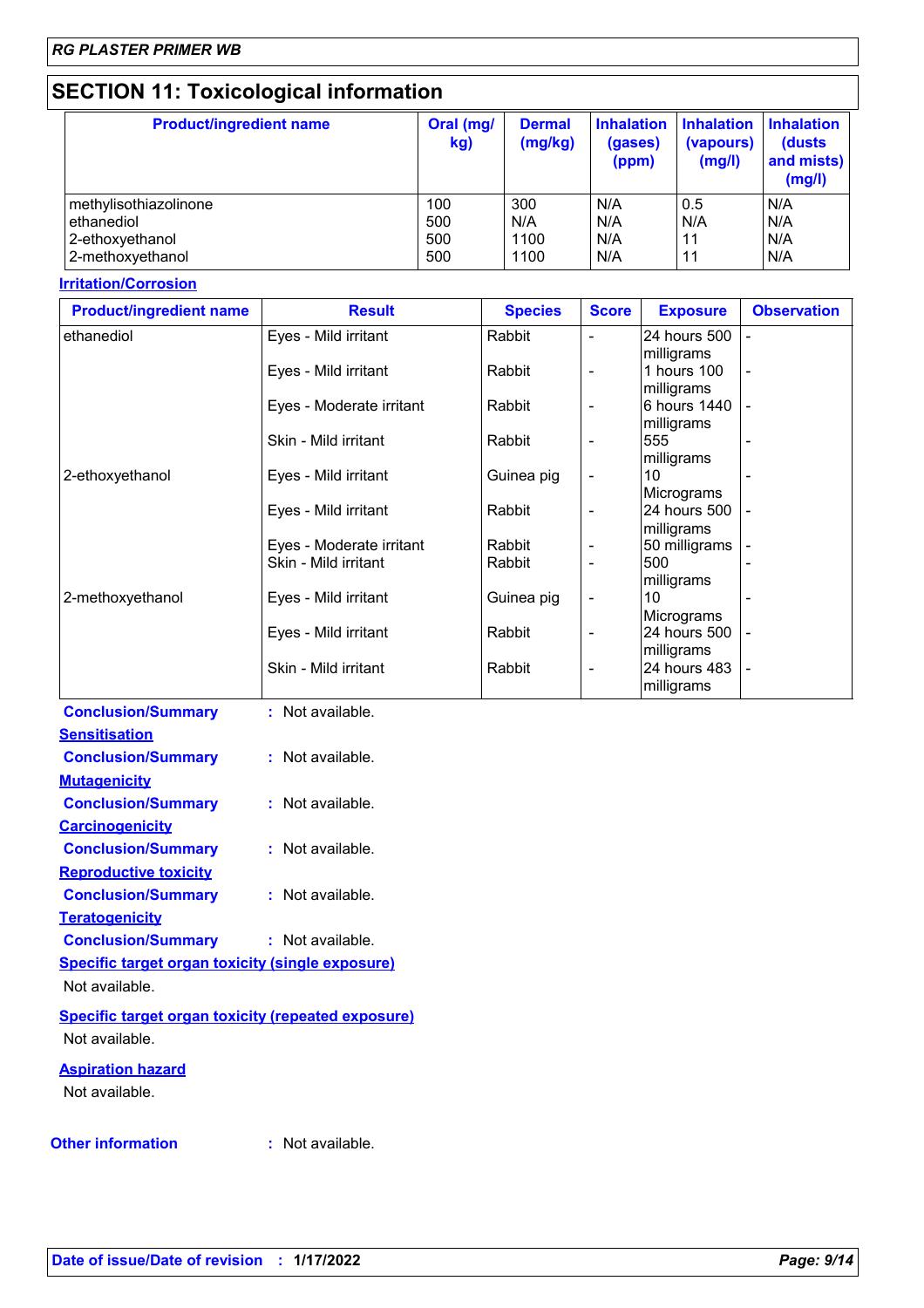# **SECTION 12: Ecological information**

### **12.1 Toxicity**

There are no data available on the mixture itself. Do not allow to enter drains or watercourses.

The mixture has been assessed following the summation method of the CLP Regulation (EC) No 1272/2008 and is not classified as hazardous to the environment, but contains substance(s) hazardous to the environment. See section 3 for details.

| <b>Product/ingredient name</b> | <b>Result</b>                                                          | <b>Species</b>                                                                            | <b>Exposure</b>      |
|--------------------------------|------------------------------------------------------------------------|-------------------------------------------------------------------------------------------|----------------------|
| methylisothiazolinone          | Acute EC50 0.24 mg/l                                                   | Daphnia                                                                                   | 48 hours             |
|                                | Acute EC50 0.18 ppm Fresh water                                        | Daphnia - Daphnia magna                                                                   | 48 hours             |
|                                | Acute LC50 0.18 mg/l                                                   | Fish                                                                                      | 96 hours             |
|                                | Acute LC50 12.4 mg/l                                                   | Fish - Lepomis Macrochirus                                                                | 96 hours             |
|                                | Acute LC50 6 mg/l                                                      | Fish - Oncorhynchus Mykiss                                                                | 96 hours             |
|                                | Acute LC50 0.07 ppm Fresh water                                        | Fish - Oncorhynchus mykiss                                                                | 96 hours             |
| ethanediol                     | Acute LC50 13140000 µg/l Fresh water                                   | Crustaceans - Ceriodaphnia<br>dubia                                                       | 48 hours             |
|                                | Acute LC50 13900000 µg/l Fresh water                                   | Crustaceans - Ceriodaphnia<br>dubia - Neonate                                             | 48 hours             |
|                                | Acute LC50 10500000 µg/l Fresh water                                   | Crustaceans - Ceriodaphnia<br>dubia - Neonate                                             | 48 hours             |
|                                | Acute LC50 6900000 µg/l Fresh water                                    | Crustaceans - Ceriodaphnia<br>dubia - Neonate                                             | 48 hours             |
|                                | Acute LC50 10000000 µg/l Fresh water                                   | Crustaceans - Ceriodaphnia<br>dubia - Neonate                                             | 48 hours             |
|                                | Acute LC50 41100000 µg/l Fresh water                                   | Daphnia - Daphnia magna -<br>Neonate                                                      | 48 hours             |
|                                | Acute LC50 47400000 µg/l Fresh water                                   | Daphnia - Daphnia magna -<br>Neonate                                                      | 48 hours             |
|                                | Acute LC50 46300000 µg/l Fresh water                                   | Daphnia - Daphnia magna -<br>Neonate                                                      | 48 hours             |
|                                | Acute LC50 45500000 µg/l Fresh water                                   | Daphnia - Daphnia magna -<br>Neonate                                                      | 48 hours             |
|                                | Acute LC50 41000000 µg/l Fresh water                                   | Daphnia - Daphnia magna -<br>Neonate                                                      | 48 hours             |
|                                | Acute LC50 27540 mg/l Fresh water                                      | Fish - Lepomis macrochirus -<br>Juvenile (Fledgling, Hatchling,<br>Weanling)              | 96 hours             |
|                                | Acute LC50 52500 mg/l Fresh water                                      | Fish - Pimephales promelas -<br>Fry                                                       | 96 hours             |
|                                | Acute LC50 43900 mg/l Fresh water                                      | Fish - Pimephales promelas -<br>Juvenile (Fledgling, Hatchling,                           | 96 hours             |
|                                | Acute LC50 49000000 µg/l Fresh water                                   | Weanling)<br>Fish - Pimephales promelas -<br>Juvenile (Fledgling, Hatchling,<br>Weanling) | 96 hours             |
| 2-methoxyethanol               | Acute LC50 8050000 µg/l Fresh water<br>Acute LC50 >100 ppm Fresh water | Fish - Pimephales promelas<br>Fish - Lepomis macrochirus                                  | 96 hours<br>96 hours |

**Conclusion/Summary :** Not available.

### **12.2 Persistence and degradability**

**Conclusion/Summary :** Not available.

### **12.3 Bioaccumulative potential**

| <b>Product/ingredient name</b> | <b>LogP</b> <sub>ow</sub> | <b>BCF</b> | <b>Potential</b> |
|--------------------------------|---------------------------|------------|------------------|
| ethanediol                     | -1.36                     |            | low              |
| 2-ethoxyethanol                | $-0.32$                   |            | low              |
| 2-methoxyethanol               | $-0.77$                   |            | llow             |

### **12.4 Mobility in soil**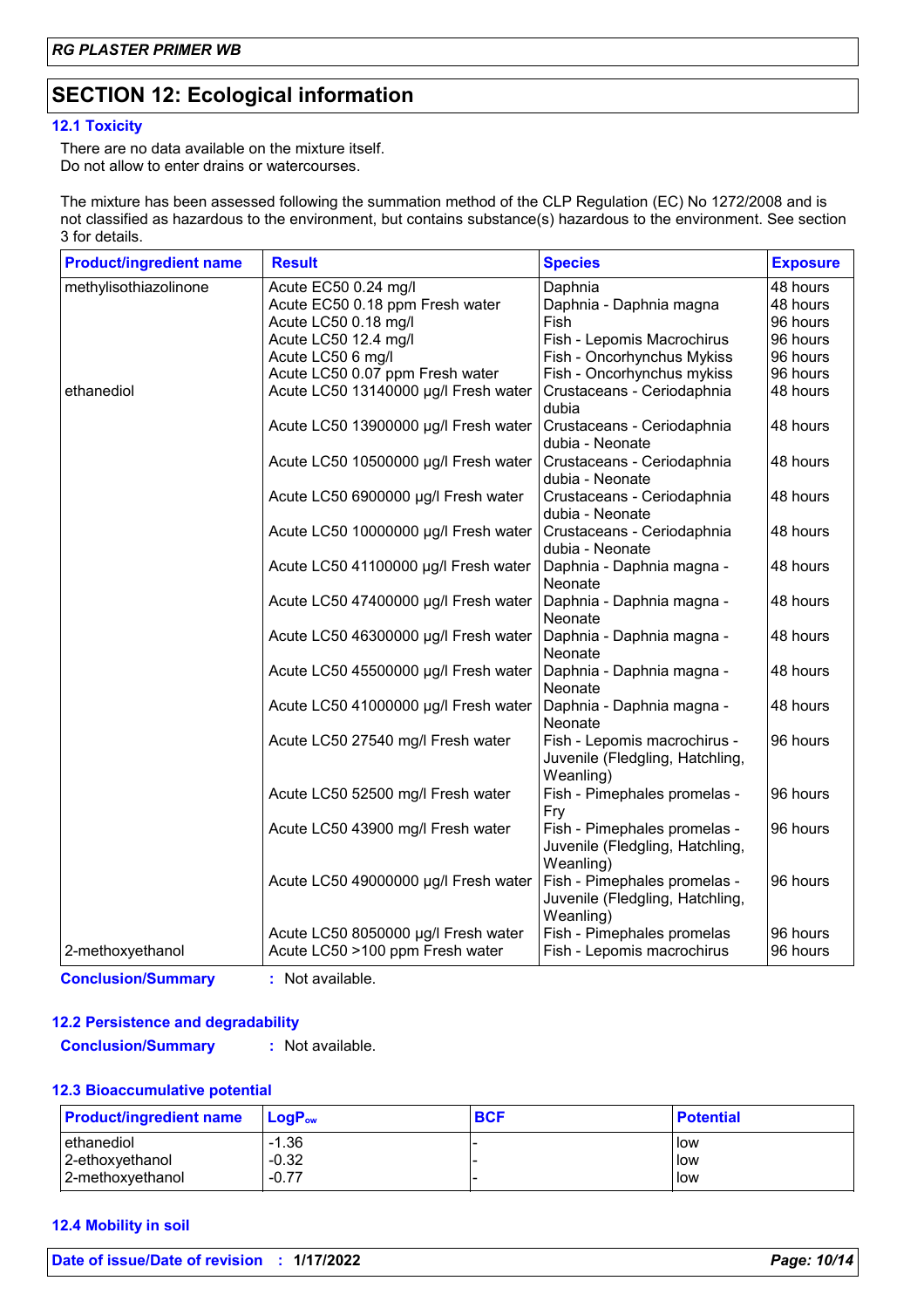# **SECTION 12: Ecological information**

| <b>Soil/water partition</b> | : Not available. |
|-----------------------------|------------------|
| <b>coefficient (Koc)</b>    |                  |
| <b>Mobility</b>             | : Not available. |

### **12.5 Results of PBT and vPvB assessment**

This mixture does not contain any substances that are assessed to be a PBT or a vPvB.

**12.6 Other adverse effects** : No known significant effects or critical hazards.

### **SECTION 13: Disposal considerations**

The information in this section contains generic advice and guidance. The list of Identified Uses in Section 1 should be consulted for any available use-specific information provided in the Exposure Scenario(s).

### **13.1 Waste treatment methods**

| <b>Product</b>                 |                                                                                                                                                                                                                                                                                                                                                                                                                                                                                                                                                    |                                                                                                                                                                                                                                                                                                                                                  |  |  |
|--------------------------------|----------------------------------------------------------------------------------------------------------------------------------------------------------------------------------------------------------------------------------------------------------------------------------------------------------------------------------------------------------------------------------------------------------------------------------------------------------------------------------------------------------------------------------------------------|--------------------------------------------------------------------------------------------------------------------------------------------------------------------------------------------------------------------------------------------------------------------------------------------------------------------------------------------------|--|--|
| <b>Methods of disposal</b>     | The generation of waste should be avoided or minimised wherever possible.<br>Disposal of this product, solutions and any by-products should at all times comply<br>with the requirements of environmental protection and waste disposal legislation<br>and any regional local authority requirements. Dispose of surplus and non-<br>recyclable products via a licensed waste disposal contractor. Waste should not be<br>disposed of untreated to the sewer unless fully compliant with the requirements of<br>all authorities with jurisdiction. |                                                                                                                                                                                                                                                                                                                                                  |  |  |
| <b>Hazardous waste</b>         |                                                                                                                                                                                                                                                                                                                                                                                                                                                                                                                                                    | : The classification of the product may meet the criteria for a hazardous waste.                                                                                                                                                                                                                                                                 |  |  |
| <b>Disposal considerations</b> |                                                                                                                                                                                                                                                                                                                                                                                                                                                                                                                                                    | Do not allow to enter drains or watercourses.<br>Dispose of according to all federal, state and local applicable regulations.<br>If this product is mixed with other wastes, the original waste product code may no<br>longer apply and the appropriate code should be assigned.<br>For further information, contact your local waste authority. |  |  |
| <b>Packaging</b>               |                                                                                                                                                                                                                                                                                                                                                                                                                                                                                                                                                    |                                                                                                                                                                                                                                                                                                                                                  |  |  |
| <b>Methods of disposal</b>     | The generation of waste should be avoided or minimised wherever possible. Waste<br>packaging should be recycled. Incineration or landfill should only be considered<br>when recycling is not feasible.                                                                                                                                                                                                                                                                                                                                             |                                                                                                                                                                                                                                                                                                                                                  |  |  |
| <b>Disposal considerations</b> | : Using information provided in this safety data sheet, advice should be obtained from<br>the relevant waste authority on the classification of empty containers.<br>Empty containers must be scrapped or reconditioned.<br>Dispose of containers contaminated by the product in accordance with local or<br>national legal provisions.                                                                                                                                                                                                            |                                                                                                                                                                                                                                                                                                                                                  |  |  |
| <b>Type of packaging</b>       | European waste catalogue (EWC)                                                                                                                                                                                                                                                                                                                                                                                                                                                                                                                     |                                                                                                                                                                                                                                                                                                                                                  |  |  |
| <b>CEPE Paint Guidelines</b>   | 15 01 10*                                                                                                                                                                                                                                                                                                                                                                                                                                                                                                                                          | packaging containing residues of or contaminated by<br>hazardous substances                                                                                                                                                                                                                                                                      |  |  |
| <b>Special precautions</b>     |                                                                                                                                                                                                                                                                                                                                                                                                                                                                                                                                                    | This material and its container must be disposed of in a safe way. Care should be<br>taken when handling emptied containers that have not been cleaned or rinsed out.<br>Empty containers or liners may retain some product residues. Avoid dispersal of<br>spilt material and runoff and contact with soil, waterways, drains and sewers.       |  |  |

# **SECTION 14: Transport information**

|                                                     | <b>ADR</b>      | <b>IMDG</b>     |
|-----------------------------------------------------|-----------------|-----------------|
| 14.1. UN number                                     | Not regulated.  | Not regulated.  |
| 14.2. UN proper<br>shipping name                    | Not applicable. | Not applicable. |
| 14.3. Transport<br>hazard class(es)<br><b>Class</b> | Not applicable. | Not applicable. |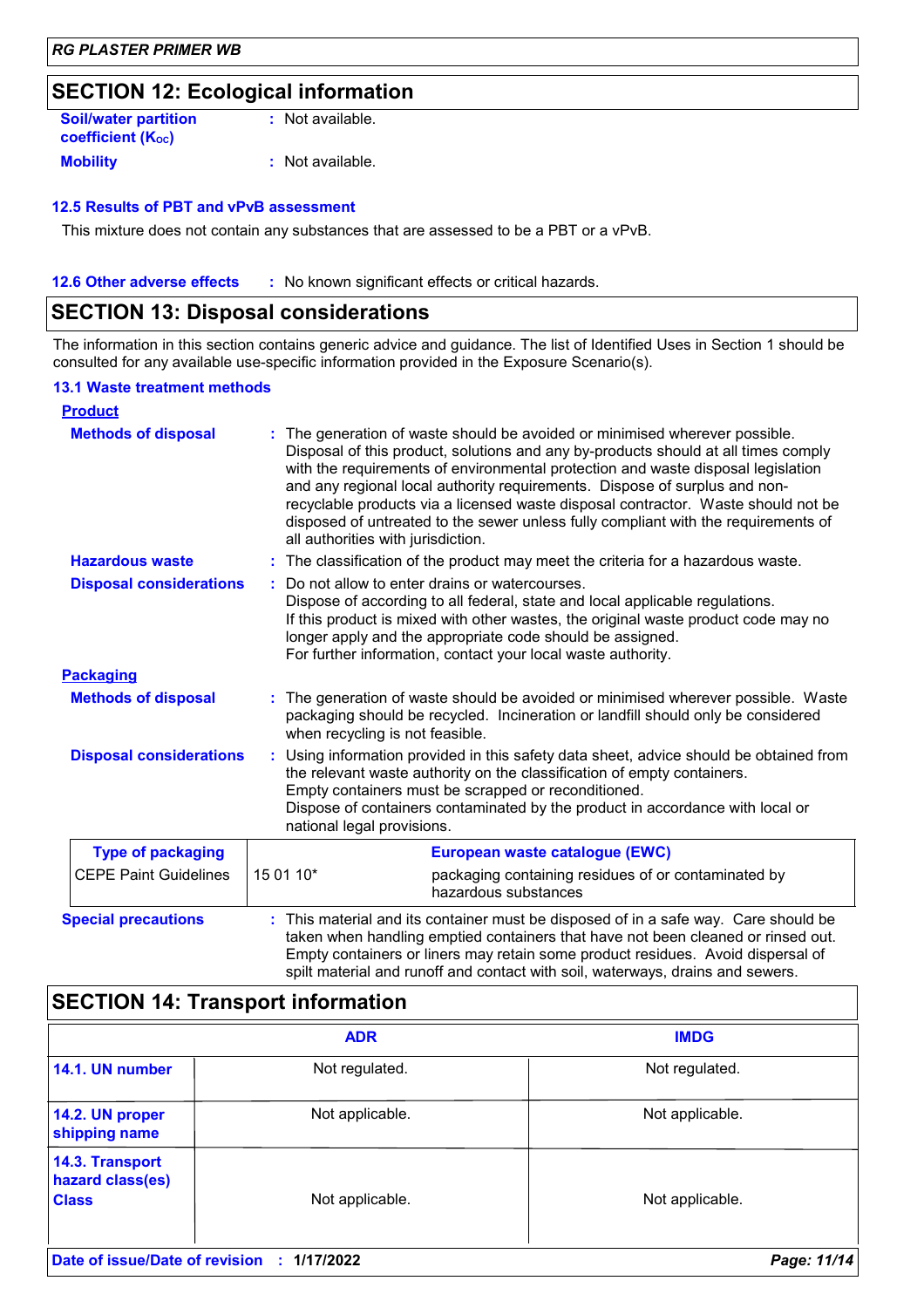| <b>SECTION 14: Transport information</b>                                |                                                                                                                                                                                                                  |                 |  |
|-------------------------------------------------------------------------|------------------------------------------------------------------------------------------------------------------------------------------------------------------------------------------------------------------|-----------------|--|
| <b>Subsidiary class</b>                                                 |                                                                                                                                                                                                                  |                 |  |
| 14.4. Packing<br>group                                                  | Not applicable.                                                                                                                                                                                                  | Not applicable. |  |
| 14.5.<br><b>Environmental</b><br>hazards                                |                                                                                                                                                                                                                  |                 |  |
| <b>Marine pollutant</b>                                                 | No.                                                                                                                                                                                                              | No.             |  |
| <b>Marine pollutant</b><br><b>substances</b>                            |                                                                                                                                                                                                                  | Not available.  |  |
| 14.6. Special<br>precautions for<br><b>user</b>                         | Transport within user's premises: always transport in closed containers that are upright and<br>secure. Ensure that persons transporting the product know what to do in the event of an accident<br>or spillage. |                 |  |
| <b>HI/Kemler number</b>                                                 | Not available.                                                                                                                                                                                                   |                 |  |
| <b>Emergency</b><br>schedules (EmS)                                     |                                                                                                                                                                                                                  | Not applicable. |  |
| <b>14.7 Transport in bulk</b><br>according to IMO<br><b>instruments</b> | : Not applicable.                                                                                                                                                                                                |                 |  |
| <b>Additional</b><br>information                                        |                                                                                                                                                                                                                  |                 |  |

#### **14.7 Transport in bulk according to IMO instruments**

# **SECTION 15: Regulatory information**

**15.1 Safety, health and environmental regulations/legislation specific for the substance or mixture EU Regulation (EC) No. 1907/2006 (REACH)**

**Annex XIV - List of substances subject to authorisation**

### **Annex XIV**

None of the components are listed, or the component present is below its threshold.

**Substances of very high concern**

| <b>Ingredient name</b> | <b>Intrinsic property</b> | <b>Status</b> | Reference<br>number | <b>Date of</b><br>revision |
|------------------------|---------------------------|---------------|---------------------|----------------------------|
| 2-ethoxyethanol        | Toxic to reproduction     | Candidate     | ED/95/2010          | 12/15/2010                 |
| 2-methoxyethanol       | Toxic to reproduction     | Candidate     | ED/95/2010          | 12/15/2010                 |

**Annex XVII - Restrictions : Not applicable. on the manufacture, placing on the market and use of certain dangerous substances, mixtures and articles**

### **Other EU regulations**

### **Ozone depleting substances (1005/2009/EU)**

Not listed.

**Prior Informed Consent (PIC) (649/2012/EU)**

Not listed.

### **Seveso Directive**

This product is not controlled under the Seveso Directive.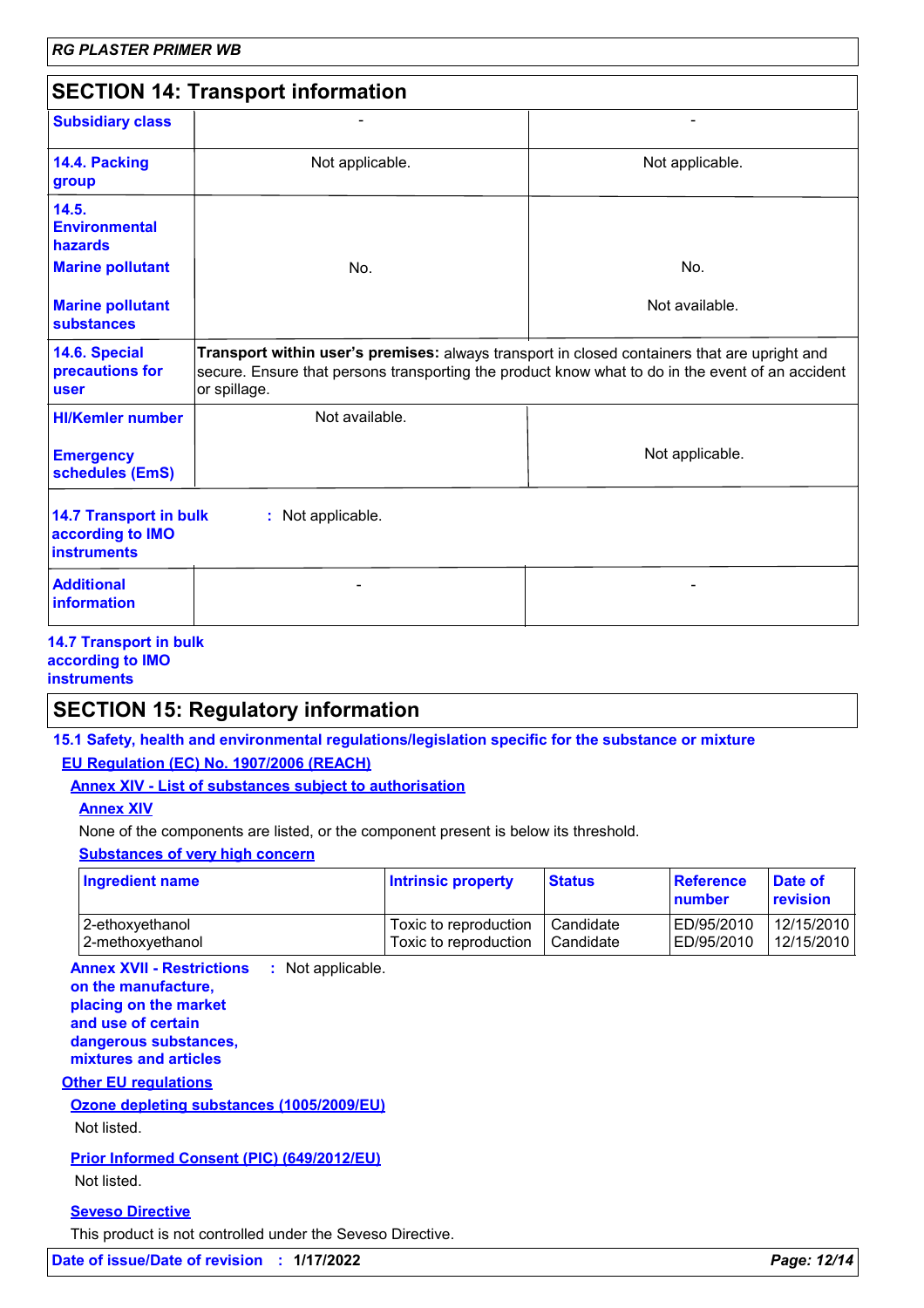# **SECTION 15: Regulatory information**

### **International regulations**

**Chemical Weapon Convention List Schedules I, II & III Chemicals** Not listed.

### **Montreal Protocol**

Not listed.

**Stockholm Convention on Persistent Organic Pollutants**

Not listed.

**Rotterdam Convention on Prior Informed Consent (PIC)** Not listed.

### **UNECE Aarhus Protocol on POPs and Heavy Metals**

Not listed.

|  | <b>15.2 Chemical safety</b> |  |
|--|-----------------------------|--|
|  | accoccmont                  |  |

**:** No Chemical Safety Assessment has been carried out.

**assessment**

### **SECTION 16: Other information**

| <b>CEPE code</b> |  |
|------------------|--|
|                  |  |

 $\nabla$  Indicates information that has changed from previously issued version.

| <b>Abbreviations and acronyms : ATE = Acute Toxicity Estimate</b>             |
|-------------------------------------------------------------------------------|
| CLP = Classification, Labelling and Packaging Regulation [Regulation (EC) No. |
| 1272/2008]                                                                    |
| DMEL = Derived Minimal Effect Level                                           |
| DNEL = Derived No Effect Level                                                |
| EUH statement = CLP-specific Hazard statement                                 |
| $N/A = Not available$                                                         |
| PBT = Persistent, Bioaccumulative and Toxic                                   |
| PNEC = Predicted No Effect Concentration                                      |
| RRN = REACH Registration Number                                               |
| SGG = Segregation Group                                                       |
| vPvB = Very Persistent and Very Bioaccumulative                               |

### **Procedure used to derive the classification according to Regulation (EC) No. 1272/2008 [CLP/GHS]**

| <b>Classification</b> | <b>Justification</b> |
|-----------------------|----------------------|
| Skin Sens. 1, H317    | l Calculation method |

### **Full text of abbreviated H statements**

| H <sub>226</sub> | Flammable liquid and vapour.                          |
|------------------|-------------------------------------------------------|
| H <sub>301</sub> | Toxic if swallowed.                                   |
| H <sub>302</sub> | Harmful if swallowed.                                 |
| H <sub>311</sub> | Toxic in contact with skin.                           |
| H312             | Harmful in contact with skin.                         |
| H314             | Causes severe skin burns and eye damage.              |
| H317             | May cause an allergic skin reaction.                  |
| H330             | Fatal if inhaled.                                     |
| H332             | Harmful if inhaled.                                   |
| H360             | May damage fertility or the unborn child.             |
| H400             | Very toxic to aquatic life.                           |
| H410             | Very toxic to aquatic life with long lasting effects. |
| EUH071           | Corrosive to the respiratory tract.                   |

**Full text of classifications [CLP/GHS]**